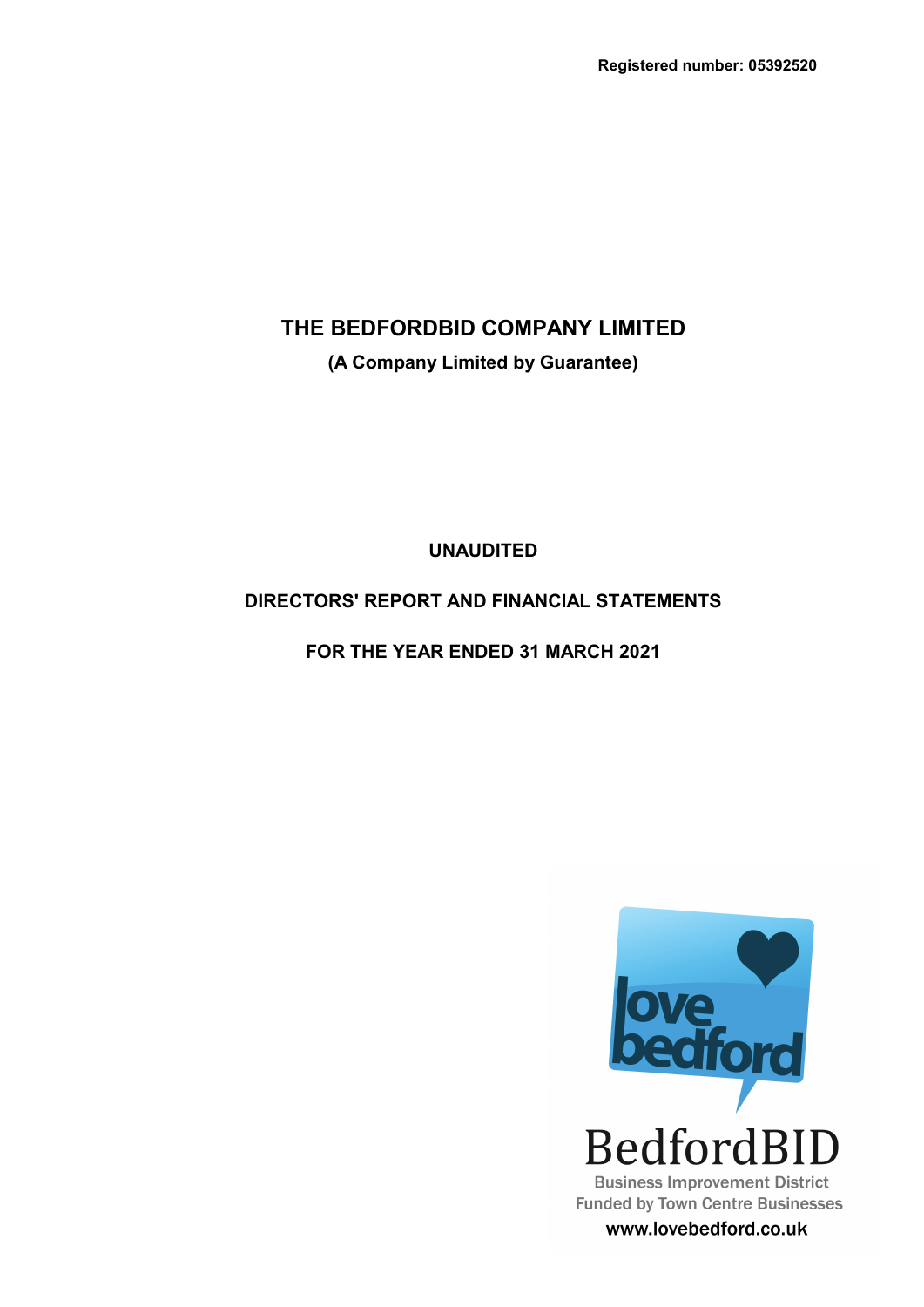# **(A Company Limited by Guarantee)**

### **COMPANY INFORMATION**

| <b>Directors</b>         | Samantha Laycock<br><b>Stephen McBrearty</b><br>David Roffey<br>Martin Keys<br>Christina Rowe<br>Charles Royden<br><b>Greg Warwick</b><br>Antonio Moliterno<br>Amanda Olliver<br>Dean Thompson (appointed 21 January 2021) |
|--------------------------|----------------------------------------------------------------------------------------------------------------------------------------------------------------------------------------------------------------------------|
| <b>Registered number</b> | 05392520                                                                                                                                                                                                                   |
| <b>Registered office</b> | Suite 8 Marks Mews<br>37 Castle Lane<br><b>Bedford</b><br><b>MK40 3NT</b>                                                                                                                                                  |
| <b>Accountants</b>       | <b>MHA MacIntyre Hudson</b><br><b>Chartered Accountants</b><br>Moorgate House<br>201 Silbury Boulevard<br><b>Milton Keynes</b><br>MK9 1LZ                                                                                  |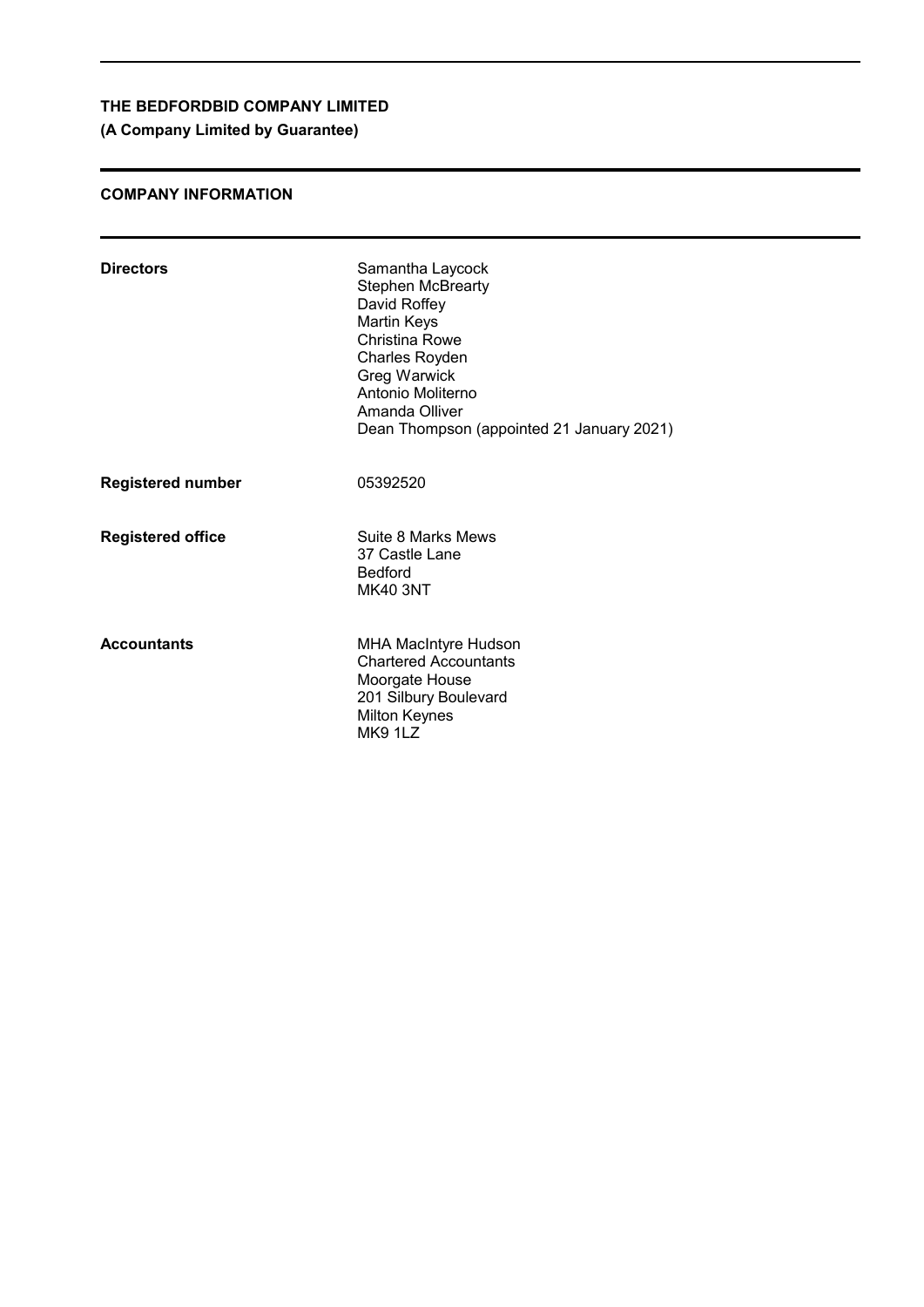# **(A Company Limited by Guarantee)**

## **CONTENTS**

|                                                                             | Page     |
|-----------------------------------------------------------------------------|----------|
| <b>Directors' Report</b>                                                    | $1 - 2$  |
| <b>Accountants' Report</b>                                                  | 3        |
| <b>Statement of Income and Retained Earnings</b>                            | 4        |
| <b>Balance Sheet</b>                                                        | 5        |
| <b>Notes to the Financial Statements</b>                                    | $6 - 8$  |
| The following pages do not form part of the statutory financial statements: |          |
| <b>Detailed Income and Expenditure Account and Summaries</b>                | $9 - 11$ |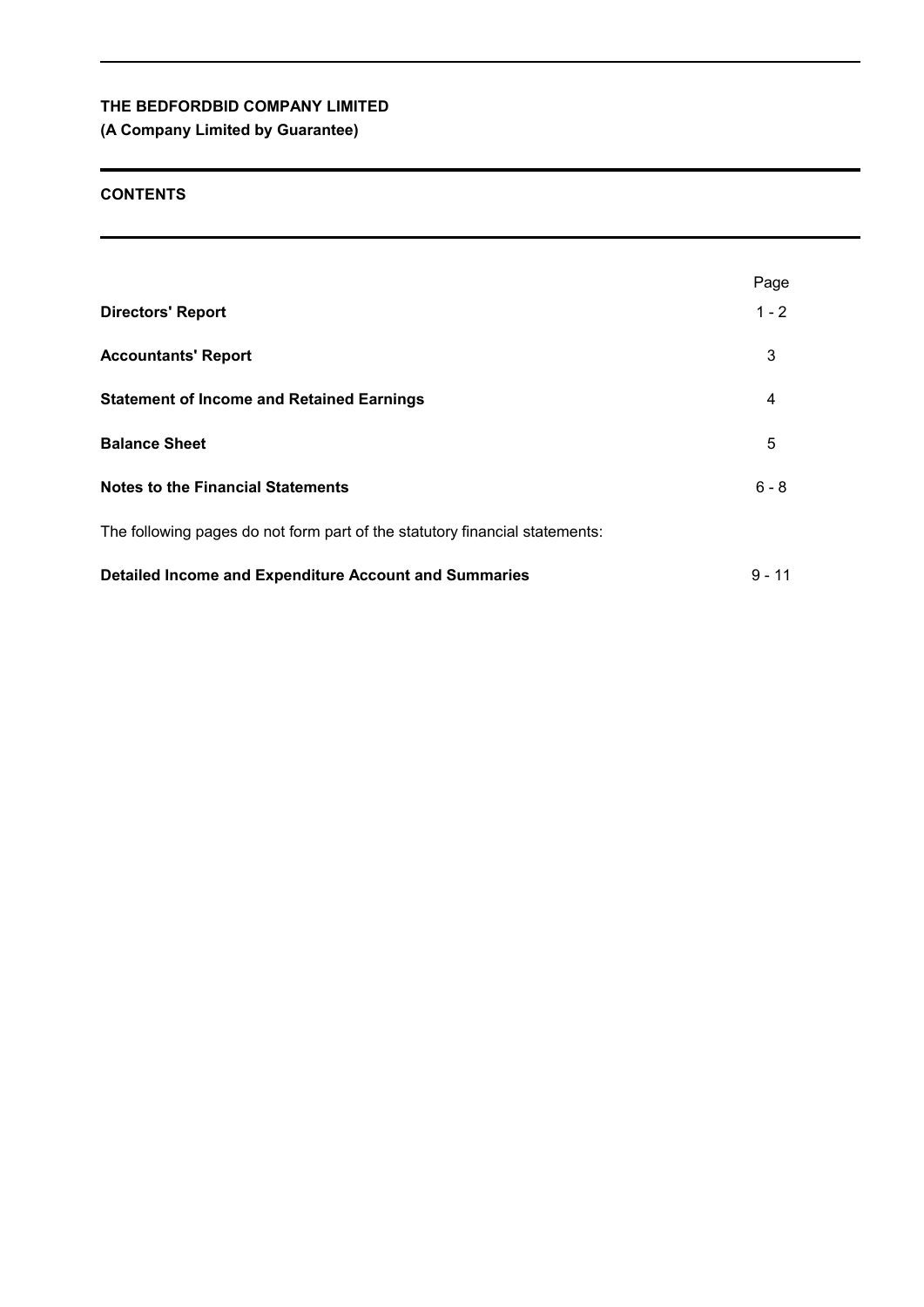### **(A Company Limited by Guarantee)**

### **DIRECTORS' REPORT FOR THE YEAR ENDED 31 MARCH 2021**

The Directors present their report and the financial statements for the year ended 31 March 2021.

### **Principal activity**

The principal activity of the Company during the year was the ongoing operation and promotion of a Business Improvement District (BID).

### **Directors commentary**

A full review document is available online together with supplementary commentary and material in the BedfordBID Annual Review 2020/21 (www.lovebedford.co.uk/top/downloads.php)

The Statement of Income and Retained Earnings shows a high surplus for this particular year. This is due to greatly reduced expenditure during the period given the extensive periods of lockdown.

All costs were stripped back to essential systems, services and procedures. Reactive communication, including emergency PR, was the substance of the activity during 2020/21.

The key aim was to keep businesses abreast of what and how to access the Government support grants, provide up to date data on details of essential businesses open in the town, as well as promote new business models for online practices and support campaigns in between lockdowns - such as "Eat Out to Help Out" etc.

However, there were ongoing contractual commitments throughout the period, which BedfordBID is therefore obliged to honour, such as BeBAC systems, Retail Radio Link, licences and footfall etc.

All recruitment was temporarily frozen during periods of the year - including replacement staff for the positions of Marketing and Promotions Manager, Office Manager and a BedfordBID Champion, but with an uplift in contracted services for Marketing & Promotions to facilitate all online communications and promotions of businesses to the general public throughout the year.

The other operating income shown relates to the COVID grant which should be disclosed separately from turnover.

As a result of the above factors, the Balance Sheet therefore shows a significantly higher bank balance and overall net assets at the year end. This will accommodate recovery after COVID, both in terms of BedfordBID services, accommodation, resource and projects.

The Bedford Town Centre Gift Voucher scheme liability at the end of the year is lower than previous years at £3,360, but the scheme has again shown a surplus in the period due to levels of unredeemed vouchers.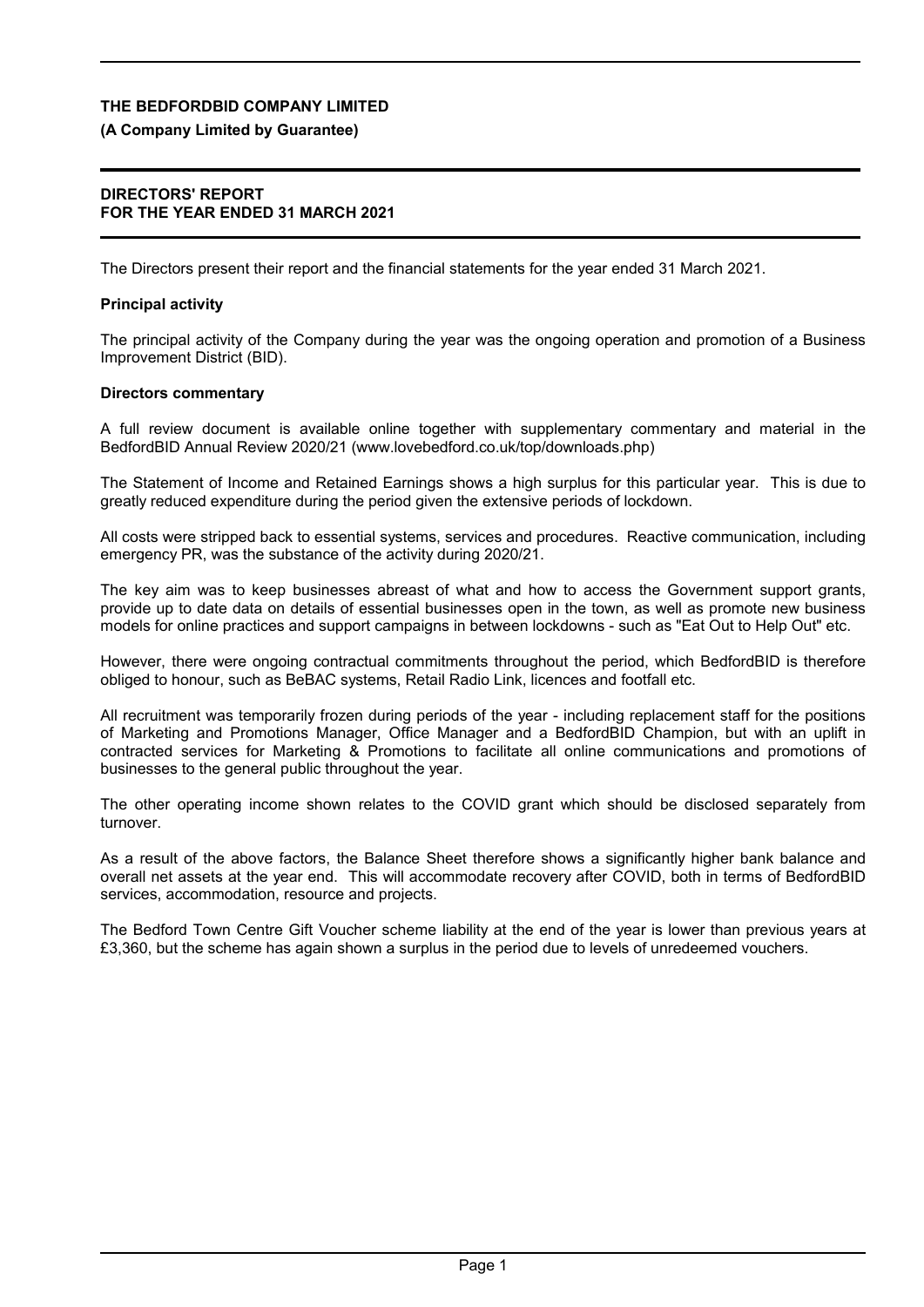# **(A Company Limited by Guarantee)**

### **DIRECTORS' REPORT (CONTINUED) FOR THE YEAR ENDED 31 MARCH 2021**

# **Directors**

The Directors who served during the year were:

Samantha Laycock Stephen McBrearty David Roffey Martin Keys Christina Rowe Charles Royden Greg Warwick Antonio Moliterno Amanda Olliver Alexandra Falcon Huerta (appointed 21 January 2021, resigned 19 June 2021) Dean Thompson (appointed 21 January 2021)

# **Directors attendance**

Attendance during the year at meetings of the Board of Directors was as follows:

|                          | <b>Meetings</b><br>attended | Out of a<br>possible |
|--------------------------|-----------------------------|----------------------|
| Samantha Laycock         |                             | 3                    |
| <b>Stephen McBrearty</b> | Ĵ                           | 3                    |
| David Roffey             |                             | 3                    |
| <b>Martin Keys</b>       |                             | 3                    |
| <b>Christina Rowe</b>    | 3                           | 3                    |
| <b>Charles Royden</b>    | 3                           | 3                    |
| Greg Warwick             |                             | 3                    |
| Antonio Moliterno        |                             | 3                    |
| Amanda Olliver           | 3                           | 3                    |
| Alexandra Falcon Huerta  | 3                           | 3                    |
| Dean Thompson            |                             | 3                    |
|                          |                             |                      |

# **Small companies note**

In preparing this report, the Directors have taken advantage of the small companies exemptions provided by section 415A of the Companies Act 2006.

This report was approved by the board and signed on its behalf.

**Samantha Laycock** Director

Date: 9 December 2021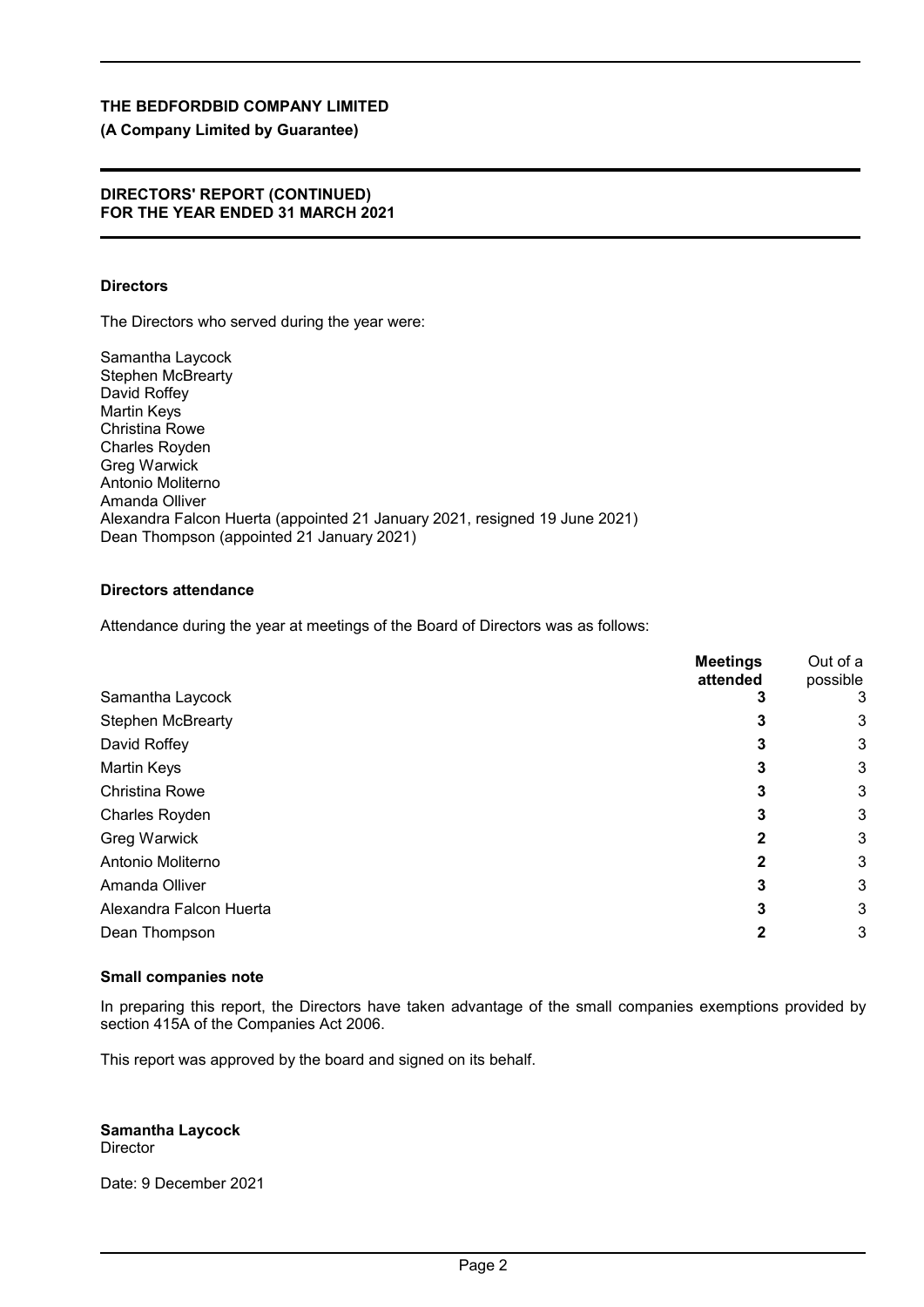### **(A Company Limited by Guarantee)**

#### **CHARTERED ACCOUNTANTS' REPORT TO THE BOARD OF DIRECTORS ON THE PREPARATION OF THE UNAUDITED STATUTORY FINANCIAL STATEMENTS OF THE BEDFORDBID COMPANY LIMITED FOR THE YEAR ENDED 31 MARCH 2021**

In order to assist you to fulfil your duties under the Companies Act 2006, we have prepared for your approval the financial statements of The BedfordBID Company Limited for the year ended 31 March 2021 which comprise the Statement of Income and Retained Earnings, the Balance Sheet and the related notes from the Company's accounting records and from information and explanations you have given us.

As a practising member firm of the Institute of Chartered Accountants in England and Wales (ICAEW), we are subject to its ethical and other professional requirements which are detailed at http://www.icaew.com/en/ members/regulations-standards-and-guidance/.

This report is made solely to the Board of Directors of The BedfordBID Company Limited, as a body, in accordance with the terms of our engagement letter dated 26 October 2018. Our work has been undertaken solely to prepare for your approval the financial statements of The BedfordBID Company Limited and state those matters that we have agreed to state to the Board of Directors of The BedfordBID Company Limited, as a body, in this report in accordance with ICAEW Technical Release TECH07/16AAF. To the fullest extent permitted by law, we do not accept or assume responsibility to anyone other than The BedfordBID Company Limited and its Board of Directors, as a body, for our work or for this report.

It is your duty to ensure that The BedfordBID Company Limited has kept adequate accounting records and to prepare statutory financial statements that give a true and fair view of the assets, liabilities, financial position and profit of The BedfordBID Company Limited. You consider that The BedfordBID Company Limited is exempt from the statutory audit requirement for the year.

We have not been instructed to carry out an audit or review of the financial statements of The BedfordBID Company Limited. For this reason, we have not verified the accuracy or completeness of the accounting records or information and explanations you have given to us and we do not, therefore, express any opinion on the statutory financial statements.

**MHA MacIntyre Hudson** Chartered Accountants Moorgate House 201 Silbury Boulevard Milton Keynes MK9 1LZ

Date: 13 December 2021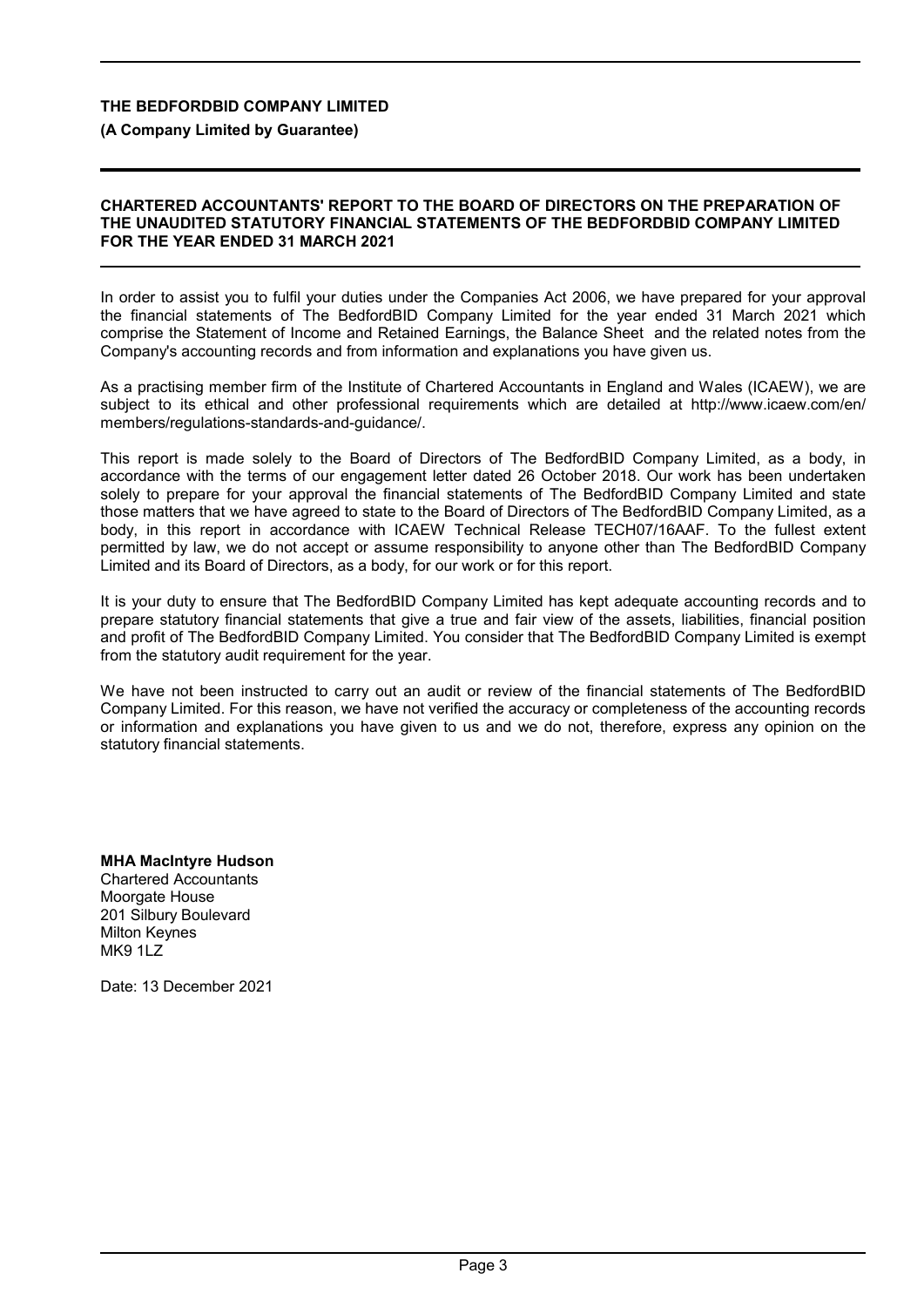# **(A Company Limited by Guarantee)**

### **STATEMENT OF INCOME AND RETAINED EARNINGS FOR THE YEAR ENDED 31 MARCH 2021**

|                                                   | 2021<br>£             | 2020<br>£            |
|---------------------------------------------------|-----------------------|----------------------|
| Turnover<br>Cost of sales                         | 331,365<br>(185, 996) | 442,471<br>(386,225) |
| <b>Gross profit</b>                               | 145,369               | 56,246               |
| Administrative expenses<br>Other operating income | (39, 984)<br>10,000   | (47, 361)            |
| <b>Operating profit</b>                           | 115,385               | 8,885                |
| Interest receivable and similar income            | 116                   | 601                  |
| Profit before tax                                 | 115,501               | 9,486                |
| Tax on profit                                     |                       |                      |
| Profit after tax                                  | 115,501               | 9,486                |
| Retained earnings at the beginning of the year    | 288,601               | 279,115              |
| Profit for the year                               | 115,501               | 9,486                |
| Retained earnings at the end of the year          | 404,102               | 288,601              |

There were no recognised gains and losses for 2021 or 2020 other than those included in the statement of income and retained earnings.

The notes on pages 6 to 8 form part of these financial statements.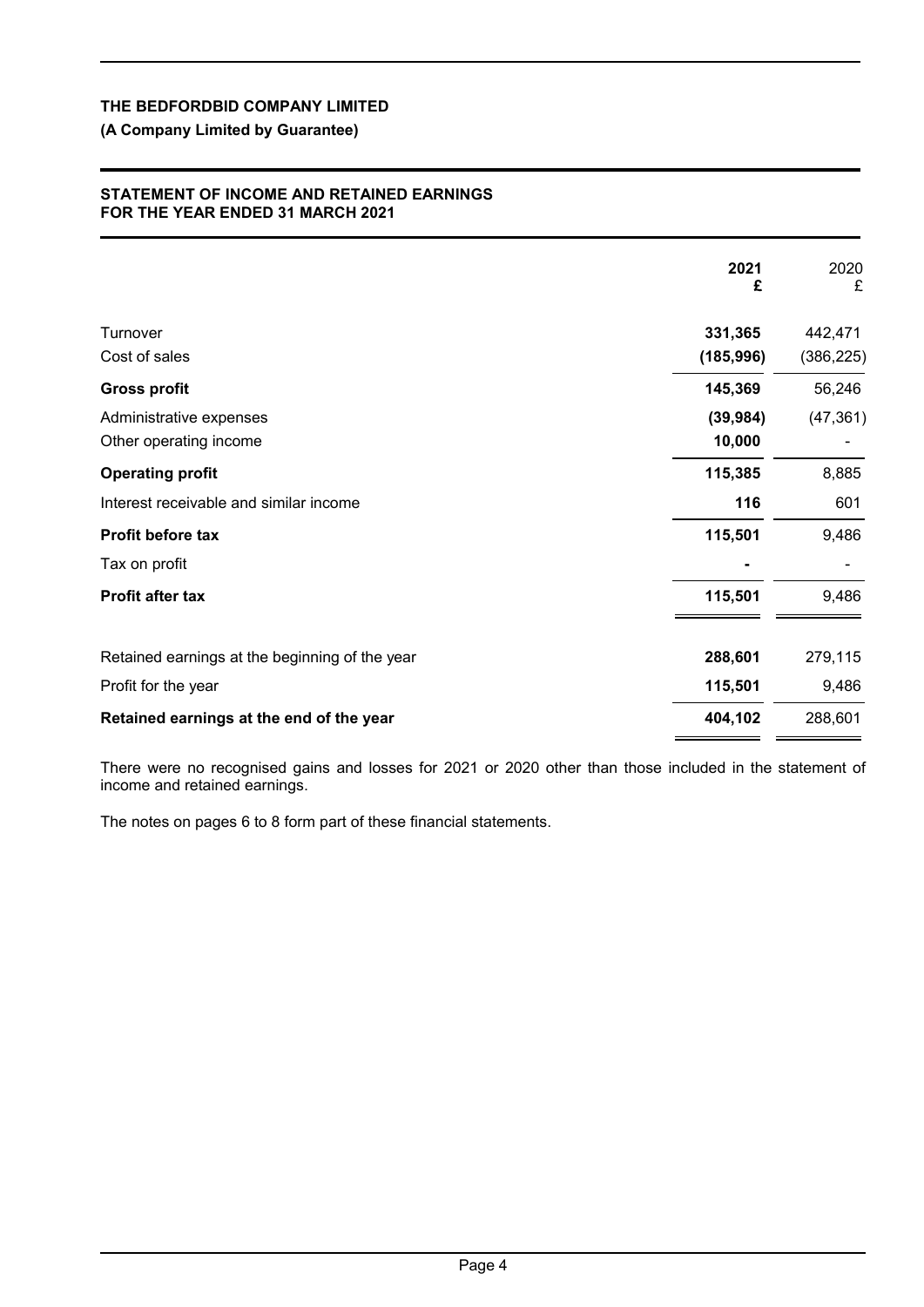### **(A Company Limited by Guarantee) REGISTERED NUMBER:05392520**

#### **BALANCE SHEET AS AT 31 MARCH 2021**

|                                                | <b>Note</b> | 2021<br>£ | 2020<br>£ |
|------------------------------------------------|-------------|-----------|-----------|
| <b>Current assets</b>                          |             |           |           |
| <b>Debtors</b>                                 | 4           | 13,166    | 28,667    |
| Cash at bank and in hand                       | 5           | 408,616   | 286,042   |
|                                                |             | 421,782   | 314,709   |
| Creditors: amounts falling due within one year | 6           | (17,680)  | (26, 108) |
| <b>Net current assets</b>                      |             | 404,102   | 288,601   |
| <b>Total assets less current liabilities</b>   |             | 404,102   | 288,601   |
| <b>Net assets</b>                              |             | 404,102   | 288,601   |
| <b>Capital and reserves</b>                    |             |           |           |
| Profit and loss account                        |             | 404,102   | 288,601   |

The Directors consider that the Company is entitled to exemption from audit under section 477 of the Companies Act 2006 and members have not required the Company to obtain an audit for the year in question in accordance with section 476 of the Companies Act 2006.

The Directors acknowledge their responsibilities for complying with the requirements of the Companies Act 2006 with respect to accounting records and the preparation of financial statements.

The financial statements have been prepared in accordance with the provisions applicable to companies subject to the small companies regime and in accordance with the provisions of FRS 102 Section 1A - small entities.

The financial statements were approved and authorised for issue by the board and were signed on its behalf by:

**Samantha Laycock Director** 

Date: 9 December 2021

The notes on pages 6 to 8 form part of these financial statements.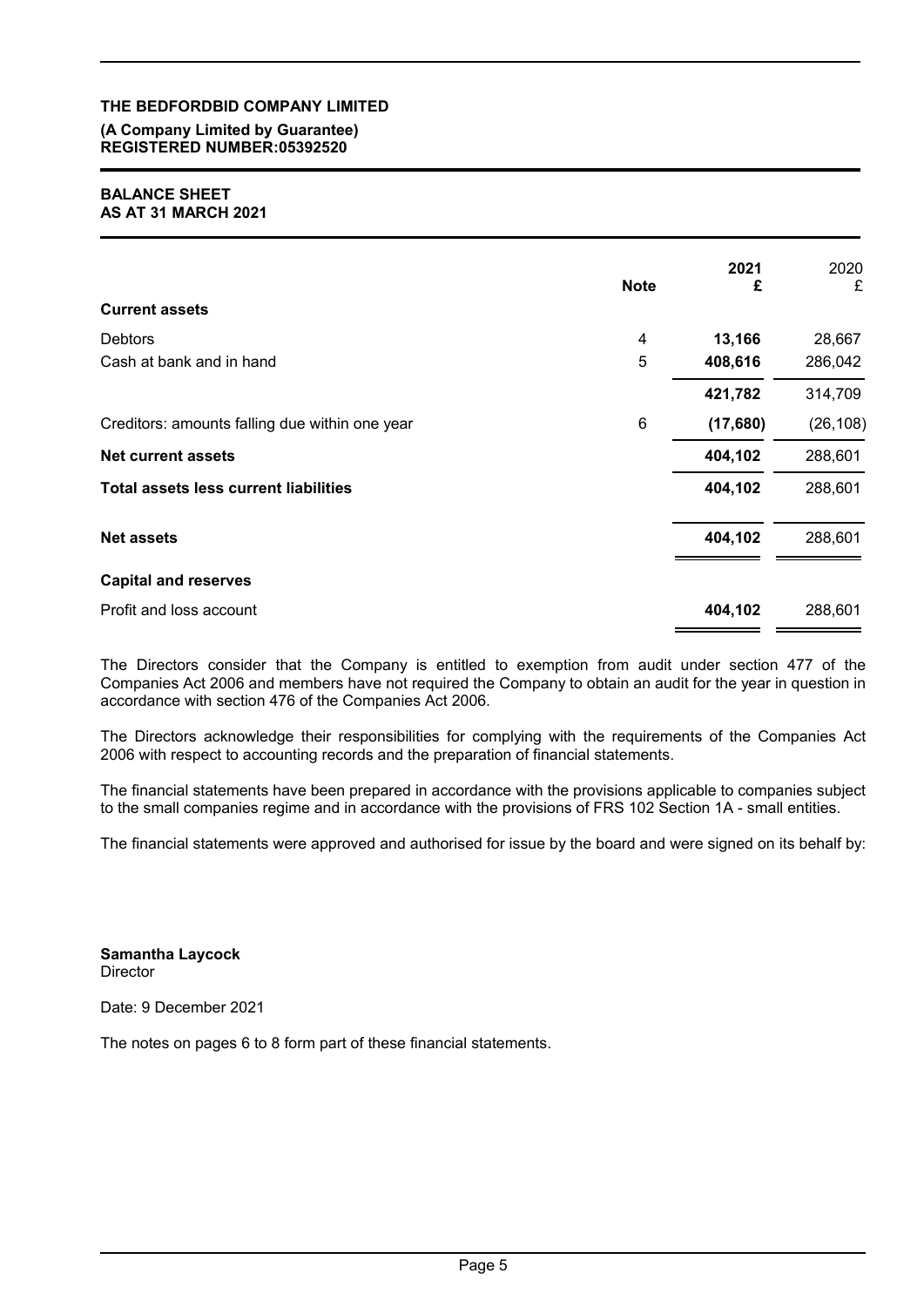# **(A Company Limited by Guarantee)**

### **NOTES TO THE FINANCIAL STATEMENTS FOR THE YEAR ENDED 31 MARCH 2021**

## **1. General information**

The BedfordBID Company Limited is a company limited by guarantee, incorporated in England and Wales.

The registered office address and principal place of business is Suite 8 Marks Mews, 37 Castle Lane, Bedford, MK40 3NT.

# **2. Accounting policies**

# **2.1 Basis of preparation of financial statements**

The financial statements have been prepared under the historical cost convention unless otherwise specified within these accounting policies and in accordance with Section 1A of Financial Reporting Standard 102, the Financial Reporting Standard applicable in the UK and the Republic of Ireland and the Companies Act 2006.

The following principal accounting policies have been applied:

# **2.2 Turnover**

Turnover represents monies remitted (excluding Value Added Tax) by Bedford Borough Council in respect of BID levies collected and monies due from other BID activities during the year.

# **2.3 Debtors**

Short term debtors are measured at transaction price, less any impairment. Loans receivable are measured initially at fair value, net of transaction costs, and are measured subsequently at amortised cost using the effective interest method, less any impairment.

# **2.4 Cash and cash equivalents**

Cash is represented by cash in hand and deposits with financial institutions repayable without penalty on notice of not more than 24 hours. Cash equivalents are highly liquid investments that mature in no more than three months from the date of acquisition and that are readily convertible to known amounts of cash with insignificant risk of change in value.

# **2.5 Financial instruments**

The Company only enters into basic financial instrument transactions that result in the recognition of financial assets and liabilities like trade and other debtors and creditors, loans from banks and other third parties, loans to related parties and investments in ordinary shares.

Debt instruments (other than those wholly repayable or receivable within one year), including loans and other accounts receivable and payable, are initially measured at present value of the future cash flows and subsequently at amortised cost using the effective interest method. Debt instruments that are payable or receivable within one year, typically trade debtors and creditors, are measured, initially and subsequently, at the undiscounted amount of the cash or other consideration expected to be paid or received.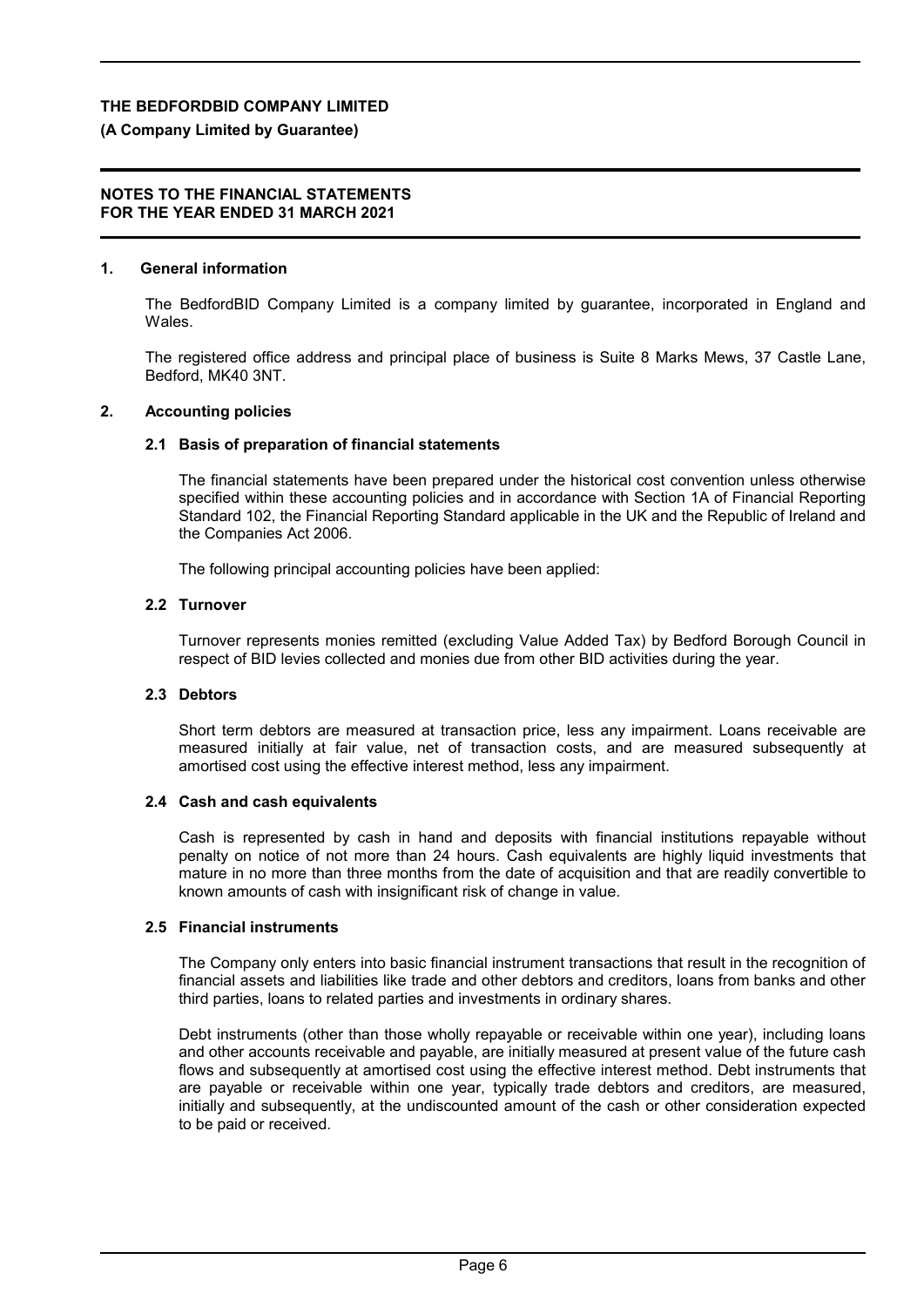#### **(A Company Limited by Guarantee)**

#### **NOTES TO THE FINANCIAL STATEMENTS FOR THE YEAR ENDED 31 MARCH 2021**

#### **2. Accounting policies (continued)**

#### **2.6 Creditors**

Short term creditors are measured at the transaction price. Other financial liabilities, including bank loans, are measured initially at fair value, net of transaction costs, and are measured subsequently at amortised cost using the effective interest method.

#### **2.7 Government grants**

Grants are accounted under the accruals model as permitted by FRS 102. Grants relating to expenditure on tangible fixed assets are credited to profit or loss at the same rate as the depreciation on the assets to which the grant relates. The deferred element of grants is included in creditors as deferred income.

Grants of a revenue nature are recognised in the Statement of Income and Retained Earnings in the same period as the related expenditure.

#### **2.8 Bedford Town Centre Gift Voucher scheme**

The Company operates the Bedford Town Centre Gift Voucher scheme. Income received from the issue of vouchers during the year is netted against the corresponding cost and liability recognised for the redemption of those vouchers issued in the year. The net deficit or surplus in the year is included within the cost of sales of the Company.

#### **3. Employees**

Details of directors' remuneration is shown within the related party transactions note below.

The average monthly number of employees, including directors, during the year was 13 (2020 - 19).

#### **4. Debtors**

|                                | 2021<br>£ | 2020<br>£ |
|--------------------------------|-----------|-----------|
| Trade debtors                  | 4,342     | 21,961    |
| VAT recoverable                | 3,660     | 4,112     |
| Prepayments and accrued income | 5,164     | 2,594     |
|                                | 13,166    | 28,667    |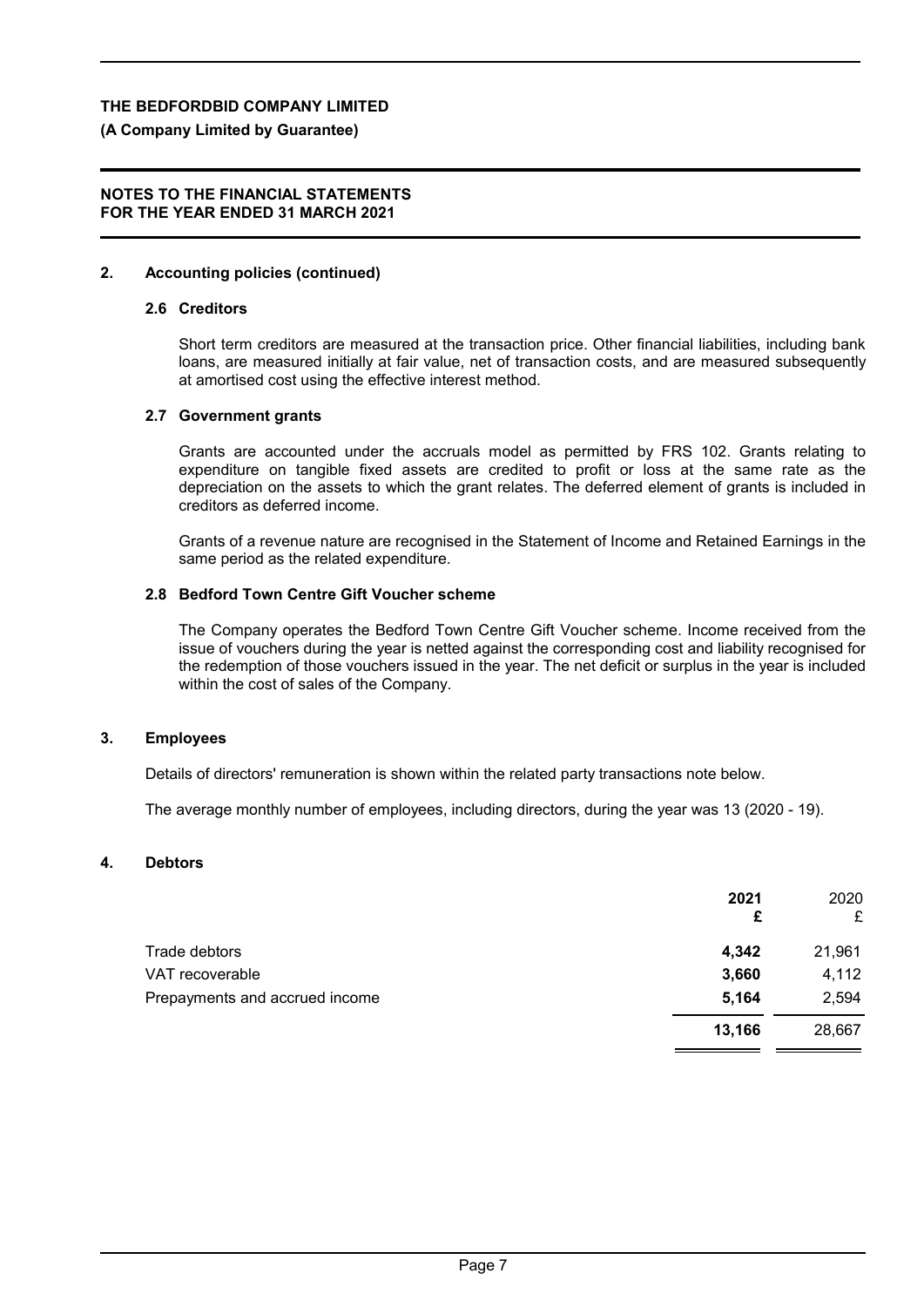**(A Company Limited by Guarantee)**

### **NOTES TO THE FINANCIAL STATEMENTS FOR THE YEAR ENDED 31 MARCH 2021**

#### **5. Cash and cash equivalents**

|                                                      | 2021<br>£ | 2020<br>£ |
|------------------------------------------------------|-----------|-----------|
| Cash at bank and in hand                             | 408,616   | 286,042   |
|                                                      |           |           |
| 6.<br>Creditors: Amounts falling due within one year |           |           |
|                                                      | 2021<br>£ | 2020<br>£ |
| Trade creditors                                      | 11,420    | 17,378    |
| Other creditors                                      | 3,360     | 5,830     |
| Accruals and deferred income                         | 2,900     | 2,900     |
|                                                      | 17,680    | 26,108    |

#### **7. Company status**

The Company is limited by guarantee. In the event of the Company being wound up, every member of the Company undertakes to contribute such amounts as may be required (not exceeding one pound) to the assets of the Company.

### **8. Commitments under operating leases**

At 31 March 2021 the Company had future minimum lease payments due under non-cancellable operating leases:

|      | 2021<br>£ | 2020<br>£                |
|------|-----------|--------------------------|
| Rent | 31,500    | $\overline{\phantom{0}}$ |

#### **9. Related party transactions**

During the year administrative charges of £12,500 (2020: £12,500) were paid to the Bedford Borough Council for the collection of BID levies. In addition, £290 (2020: £4,202) of costs, included within cost of sales, were paid to the Bedford Borough Council relating directly to the various initiatives run by the BID.

Remuneration of £21,687 (2020: £45,228) was paid to the executive director during the year. This represents the full cost of the director to the Company.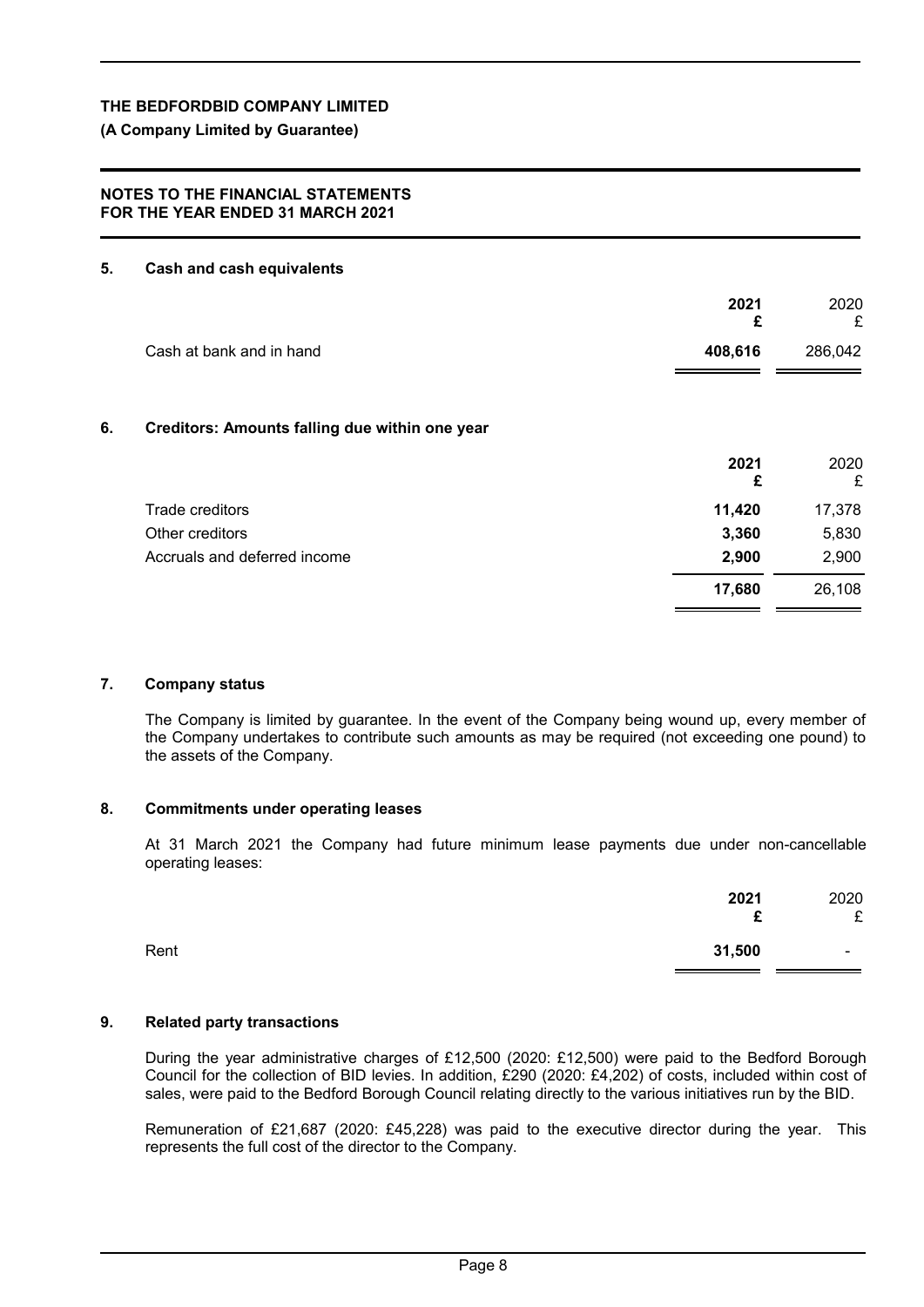# **(A Company Limited by Guarantee)**

#### **DETAILED INCOME AND EXPENDITURE ACCOUNT FOR THE YEAR ENDED 31 MARCH 2021**

|                         | 2021<br>£  | 2020<br>£  |
|-------------------------|------------|------------|
| Turnover                | 331,365    | 442,471    |
| Cost of sales           | (185, 996) | (386, 225) |
| <b>Gross profit</b>     | 145,369    | 56,246     |
| Other operating income  | 10,000     |            |
| <b>Less: overheads</b>  |            |            |
| Administration expenses | (39, 984)  | (47, 361)  |
| <b>Operating profit</b> | 115,385    | 8,885      |
| Interest receivable     | 116        | 601        |
| Profit for the year     | 115,501    | 9,486      |
|                         |            |            |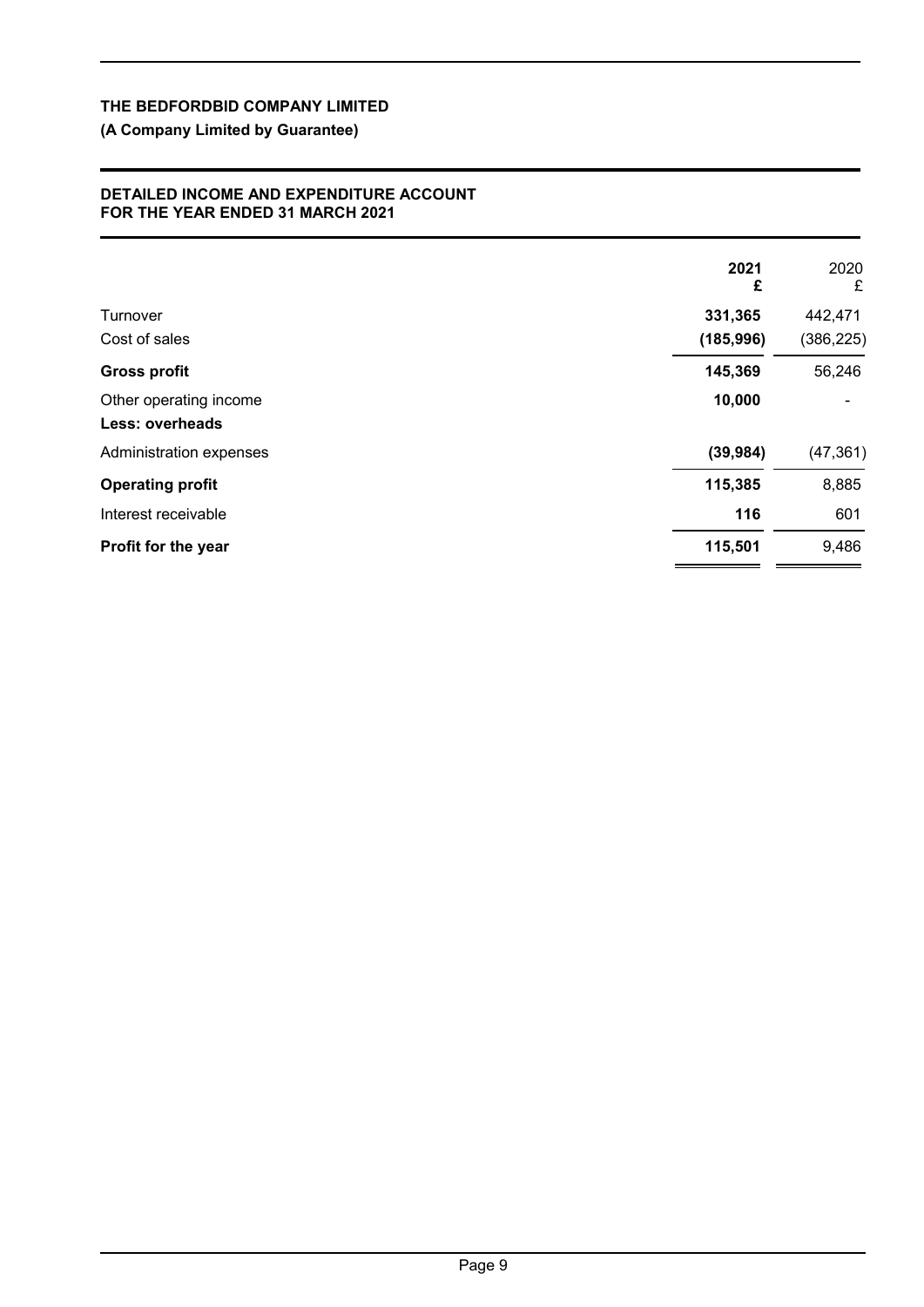### **(A Company Limited by Guarantee)**

#### **SCHEDULE TO THE DETAILED ACCOUNTS FOR THE YEAR ENDED 31 MARCH 2021**

|                                                         | 2021<br>£ | 2020<br>£ |
|---------------------------------------------------------|-----------|-----------|
| <b>Turnover</b>                                         |           |           |
| <b>BID</b> income                                       | 330,340   | 438,600   |
| Voucher income                                          |           | 1,600     |
| Utilities income                                        | 847       | 895       |
| Other income                                            | 178       | 1,376     |
|                                                         | 331,365   | 442,471   |
|                                                         | 2021<br>£ | 2020<br>£ |
| <b>Cost of sales</b>                                    |           |           |
| Direct wages                                            | 47,429    | 65,008    |
| Net surplus of Bedford Town Centre Gift Voucher scheme* | (2, 300)  | (3,867)   |
| Marketing, promotions & events                          | 74,779    | 207,501   |
| Improving the visitor experience                        | 60,075    | 105,423   |
| Partnerships                                            | 6,013     | 7,675     |
| Sustainability                                          |           | 4,485     |
|                                                         | 185,996   | 386,225   |
| *Bedford Town Centre Gift Voucher scheme                |           |           |
|                                                         | 2021<br>£ | 2020<br>£ |
| Voucher sales                                           | 3,560     | 11,652    |
| Voucher costs                                           | (1, 260)  | (7, 785)  |
| Net surplus from administration of voucher scheme       | 2,300     | 3,867     |

Included within the voucher costs of £1,260 (2020: £7,785) are £230 (2020: £1,905) of vouchers issued free of charge for promotional purposes and a £nil (2020: £17) charge in respect of discounts given on bulk purchases. These costs are considered to be part of the operational costs of the scheme which aims to encourage retail trading within the BID area.

|                              | 2021   | 2020<br>£ |
|------------------------------|--------|-----------|
| Other operating income       |        |           |
| Government grants receivable | 10,000 | -         |